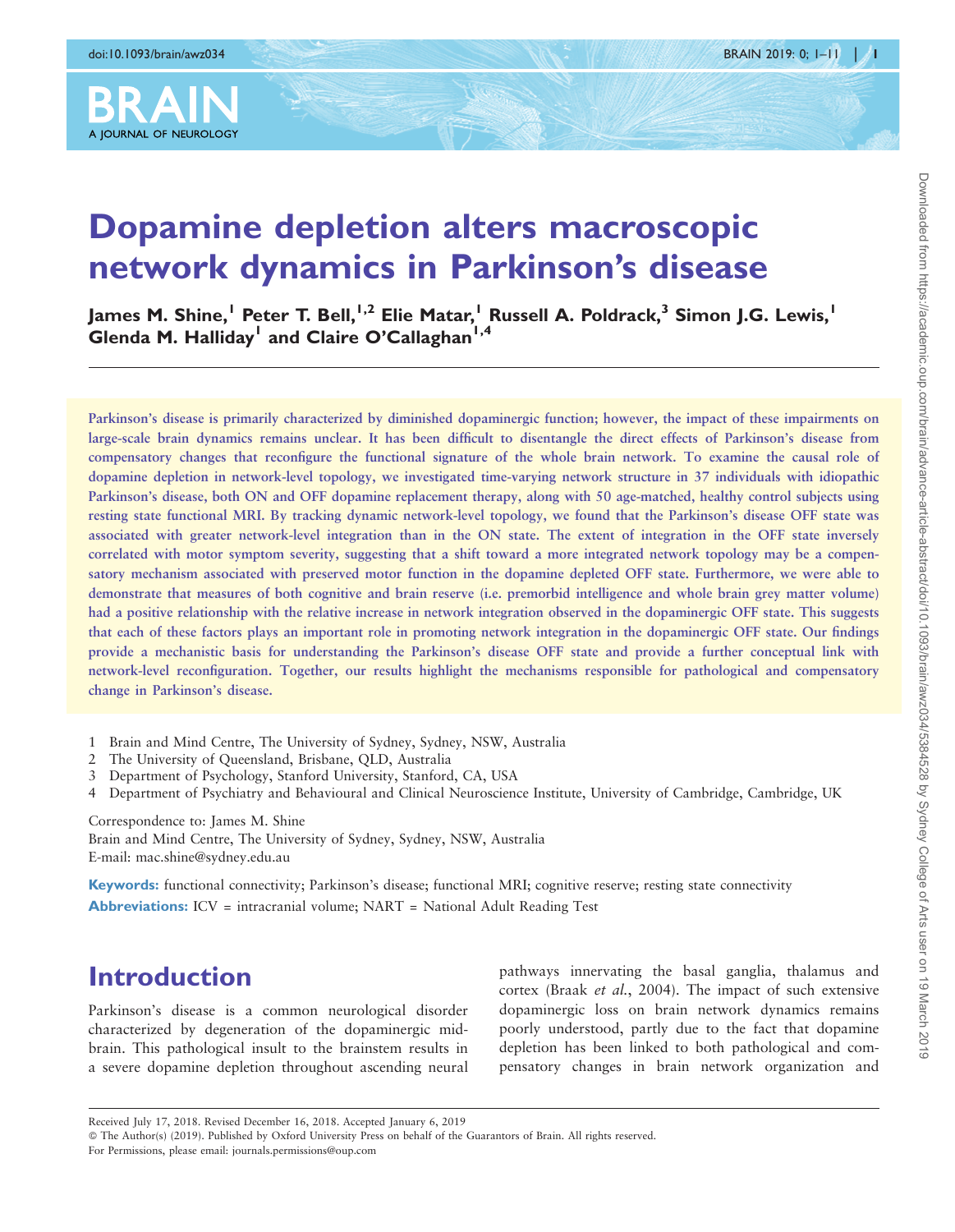connectivity [\(Bohnen and Martin, 2014;](#page-9-0) Bell et al.[, 2015;](#page-9-0) Poston et al.[, 2017\)](#page-10-0).

Studies using resting state functional MRI in Parkinson's disease consistently show alterations in functional connectivity that impact a diverse set of brain regions, including both cortico-cortical and cortico-subcortical architectures. In the dopaminergic OFF state, cortico-striatal hyperconnectivity is often observed, particularly in motor networks involving the subthalamic nucleus and primary motor cortex (Wu et al.[, 2010](#page-10-0); [Baudrexel](#page-9-0) et al., 2011; [Kwak](#page-10-0) et al.[, 2012](#page-10-0)). However, alterations in interstriatal connectivity, and across a range of cortico-striatal networks, have also been shown [\(Helmich](#page-10-0) et al., 2010; Wu et al.[, 2010;](#page-10-0) Bell *et al.*[, 2015](#page-9-0)). Importantly, many of these abnormalities are normalized with dopamine replacement pharmacotherapy (Wu et al.[, 2010](#page-10-0); Kwak et al.[, 2012\)](#page-10-0), suggesting that dopamine medication may play a role in both correcting pathological activity and alleviating compensatory reorganization.

The effects of pharmacological manipulation on functional brain network architecture are often non-linear [\(Brezina, 2010](#page-9-0); [Marder, 2012; Tahmasian](#page-10-0) et al., 2015). For instance, increases in neural activity when OFF dopaminergic therapy may reflect the compensatory engagement of non-dopaminergic systems of the brainstem or network reorganization across the cortex and subcortex. This concept is supported by a general principal of compensation observed in ageing and neurodegeneration, wherein relatively spared circuits and networks are over-engaged to support dysfunctional nodes [\(Grafman, 2000\)](#page-10-0). In Parkinson's disease this effect can be observed as shifts in the topography of cortico-striatal connectivity. For example, less dopaminergically depleted striatal zones (such as the anterior putamen) may increase their coupling with cortical sensorimotor areas to overcome relatively severe posterior striatal dopamine pathology [\(Helmich](#page-10-0) et al., [2010](#page-10-0); [Hacker](#page-10-0) et al., 2012). Alternatively, cortico-cerebellar connections may be increasingly engaged to offset impaired cortico-striatal function ([Wu and Hallett, 2013;](#page-10-0) [O'Callaghan](#page-10-0) et al., 2016). When these instances of hyperconnectivity are associated with preserved behavioural function, this implies an adaptive reallocation of activity in response to focal pathological changes ([Hillary and](#page-10-0) [Grafman, 2017\)](#page-10-0). It is also possible that in some instances, functional circuit reorganization may represent a pathological loss of network segregation or specialization [\(Fornito](#page-9-0) et al., 2015; [Hillary and Grafman, 2017\)](#page-10-0). This could conceivably occur as a 'knock-on' effect at the cortical network level, stemming from a fundamental loss of segregation in basal ganglia subcircuits [\(Nieuwhof](#page-10-0) et al., [2017](#page-10-0)), which in turn would cause an increase in correlated activity in previously segregated neural populations ([Bar-](#page-9-0)Gad et al.[, 2003](#page-9-0); [Wilson, 2013\)](#page-10-0).

Whether the changes are compensatory or pathological, the current mechanisms supporting rearrangement of largescale cortical patterns in the dopamine-depleted state are unclear. Ultimately, the degree of compensatory versus

maladaptive change may be determined by the relative balance between focused increases in connectivity and a more general loss of segregation. Importantly, this concept can be examined using network analytic approaches. Using the mathematical formalism of graph theory, network communities are taken to represent densely interconnected neural elements in which local connections are highly segregated. In contrast, network hubs integrate diverse communities, enabling channels for effective information integration [\(van den Heuvel and Sporns, 2013](#page-10-0); [Bertolero](#page-9-0) et al., [2017\)](#page-9-0). These organizational principles are thought to balance the specialization of function with the integration of information [\(Park and Friston, 2013;](#page-10-0) Deco et al.[, 2015](#page-9-0)), and this balance gives rise to complex neural dynamics that span multiple spatiotemporal scales (Honey et al.[, 2012](#page-10-0); Deco et al.[, 2013\)](#page-9-0).

Here, we used time-resolved functional connectivity of resting state functional MRI in combination with graph theoretical analyses to determine the balance between integration and segregation in the face of dopaminergic depletion in Parkinson's disease. To date, studies of network topology in neurological disease have largely focused on structural brain networks and time-averaged resting state functional networks, which represent an inherently 'static' snapshot of brain architecture [\(Breakspear, 2017](#page-9-0)). However, recent advances in the statistical analysis of time-varying resting state functional MRI data have demonstrated that functional brain organization is dynamic over the course of seconds to minutes ([Zalesky](#page-10-0) et al., 2014; Betzel et al.[, 2016](#page-10-0); Shine et al., 2016) and that fluctuating network dynamics are crucial for normal cognitive [\(Shine](#page-10-0) et al.[, 2016](#page-10-0); [Hearne](#page-10-0) et al., 2017) and motor ([Bassett](#page-9-0) et al., [2011\)](#page-9-0) function. Examination of time-varying functional network architecture provides an opportunity to explore the balance between segregated and integrated neural dynamics in both health and disease.

In determining the impact of dopamine depletion on dynamic network architecture in Parkinson's disease, we further aimed to establish whether certain functional patterns in the OFF state may be linked to a compensatory mechanism. Defining compensatory activity in neurodegeneration is a non-trivial problem ([Gregory](#page-10-0) et al., 2017). Brain and cognitive reserve refer to aspects of structural integrity that support increased functional resilience, and the preservation of function in the face of underlying degeneration, respectively [\(Fratiglioni and Wang, 2007\)](#page-9-0). Importantly, these concepts can be operationalized using grey matter integrity (as a surrogate of brain reserve) and educational level or general intelligence quotient (as a surrogate of pre-morbid cognitive reserve) [\(Stern, 2017\)](#page-10-0). These metrics can then be compared to network-level topological changes to provide an estimate of the extent to which brain organization is related to functional and structural resilience.

To examine the dynamic network architecture of the resting brain in the OFF compared with the ON dopaminergic state, we related network topology to motor function in the OFF state, and also to measures of cognitive and brain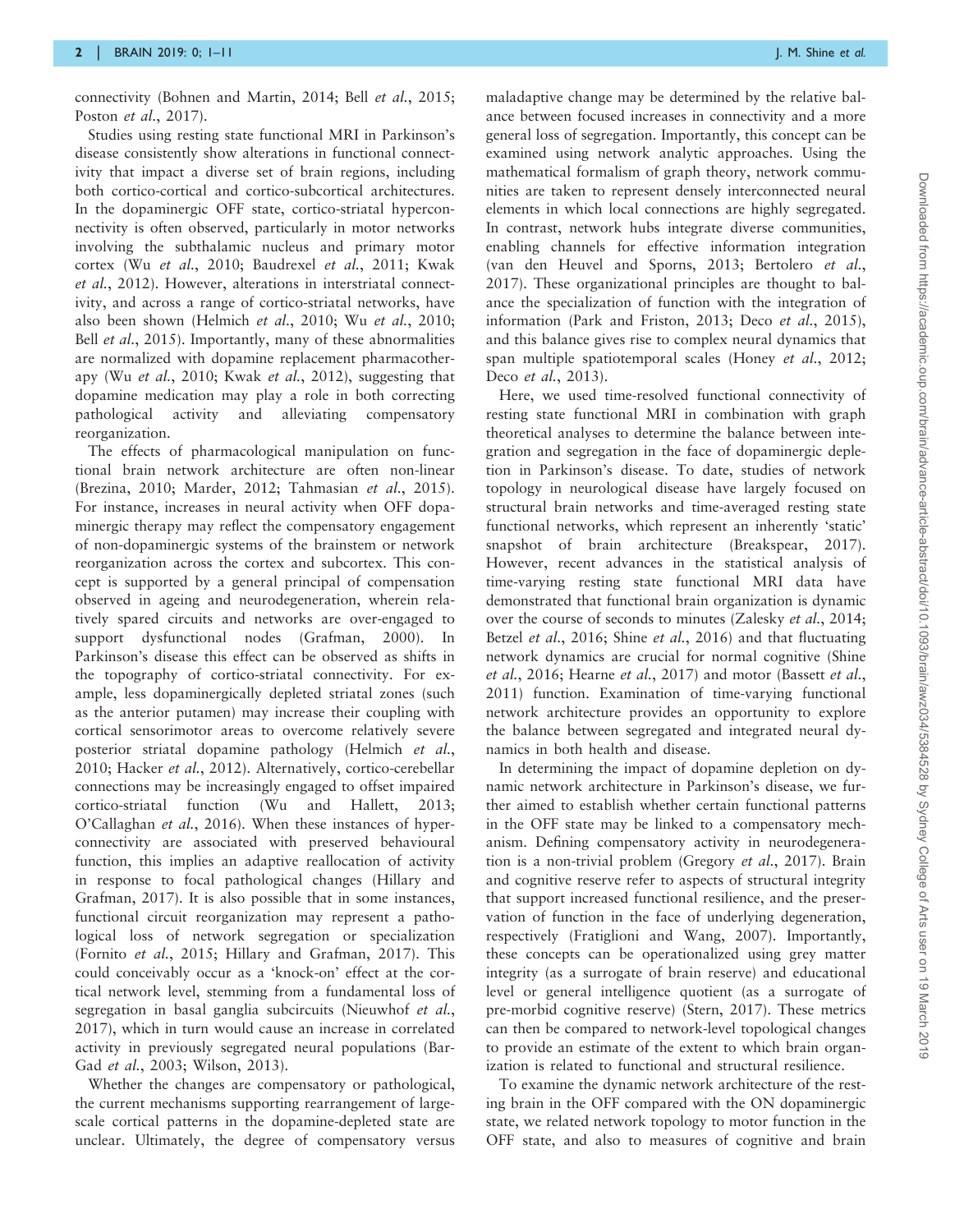reserve. We hypothesized that removal of dopaminergic medications would lead to a relatively integrated network topology, which should also relate to a preservation of motor function in the OFF state. In addition, any compensatory pattern should be observed in the positive relationship between network topology and both cognitive and brain reserve.

# Materials and methods

### **Participants**

Thirty-seven patients were recruited from the Parkinson's Disease Research Clinic at the Brain and Mind Centre, University of Sydney, Australia. All patients satisfied the UK Parkinson's Disease Society Brain Bank criteria and were not demented ([Martinez-Martin](#page-10-0) et al., 2011). Patients were assessed on the Hoehn and Yahr Scale and the motor section of the Unified Parkinson's Disease Rating Scale (UPDRS-III) in the dopaminergic OFF state. The Mini-Mental State Examination (MMSE) was administered as a measure of general cognition.

Participants with Parkinson's disease were assessed on two occasions: (i) ON their regular dopaminergic medications; and (ii) OFF following overnight withdrawal (i.e. 12–18 h) of dopaminergic medications  $(5.2 \pm 1.4$  weeks between sessions). Dopaminergic dose equivalence (DDE) scores were calculated for each patient. Specifically, 10 patients were on L-DOPA monotherapy; nine were on L-DOPA plus a dopaminergic agonist; a further eight were on L-DOPA plus adjuvant therapy (rasagaline, entacapone or a monoamine oxidase inhibitor); seven were on a combination of L-DOPA, dopaminergic agonist and adjuvant therapy; one patient was on dopaminergic agonist monotherapy, and two were on an agonist plus adjuvant therapy. No participant was taking any psychoactive medications.

Fifty healthy controls were recruited to participate in the study. Control participants were screened for a history of neurological or psychiatric disorders, and no controls were using psychoactive medications. Patients with Parkinson's disease and healthy controls were matched for age and education. The study was approved by the local Ethics Committees and all participants provided informed consent in accordance with the Declaration of Helsinki. See Table 1 for demographic details and clinical characteristics.

# Behavioural and neuropsychological assessment

Mood was assessed via a self-report questionnaire, the Beck Depression Inventory-II (BDI-II) (Beck et al.[, 1996\)](#page-9-0). Patients were also administered the National Adult Reading Test (NART) (Bright et al.[, 2016](#page-9-0)), and their predicted pre-morbid full-scale IQ was calculated. The NART is an established measure of premorbid intelligence and serves as a surrogate of cognitive reserve, with the benefit of offering greater variance than years of education in a homogenous sample ([Stern](#page-10-0) et al.[, 2003\)](#page-10-0). These measures were assessed in the

#### Table 1 Demographics and patient clinical characteristics

|                           | Control    | Parkinson's<br>disease |
|---------------------------|------------|------------------------|
| $\mathsf{n}$              | 50         | 37                     |
| Sex. male: female         | 14:36      | 29:8                   |
| Age                       | 65.82(7.8) | 65.05(7.2)             |
| Education                 | 13.51(2.8) | 13.50(3.0)             |
| <b>MMSE</b>               | 29.00(1.2) | 28.59(2.2)             |
| <b>BDI-II</b>             | 9.41(7.3)  | 10.67(8.6)             |
| Duration, years diagnosed |            | 6.41(4.2)              |
| DDE, mg/day               |            | 808.54 (503.0)         |
| Hoehn and Yahr stage      |            | 2.14(0.8)              |
| <b>UPDRS III. 'OFF'</b>   |            | 32.00 (16.3)           |
| PIGD:TD                   |            | 30:7                   |
| <b>NART</b>               |            | 111.08(10.3)           |

Values are presented as mean (standard deviation).

BDI-II = Beck Depression Inventory-II; DDE = dopaminergic dose equivalence; MMSE = Mini-Mental State Examination; PIGD = postural instability and gait dominant; TD = tremor dominant; UPDRS III = motor section of the Unified Parkinson's Disease Rating Scale. There were no significant differences in age, education, MMSE or BDI-II between the two groups, though there were differences in gender ( $P < 0.05$ ).

dopaminergic ON state. Results from these measures are also shown in Table 1.

# Imaging acquisition

Imaging was conducted on a General Electric 3T MRI. Whole-brain 3D  $T_1$ -weighted sequences were acquired as follows: coronal orientation, matrix  $256 \times 256$ , 200 slices,  $1 \times 1$ mm<sup>2</sup> in-plane resolution, slice thickness 1 mm, echo time/ repetition time =  $2.6/5.8$  ms.  $T_2$ \*-weighted echo planar functional images were acquired in interleaved order with repetition time = 3 s, echo time =  $32 \text{ ms}$ , flip angle  $90^\circ$ ,  $32 \text{ axial}$ slices covering the whole brain, field of view = 220 mm, interslice gap = 0.4 mm, and raw voxel size =  $3.9 \times 3.9 \times 4$  mm thick. Each resting state scan lasted 7 min (140 repetition times). During the resting state scan, patients were instructed to lie awake with their eyes closed and to let their minds wander freely.

# Resting state functional MRI data

Preprocessing and analyses of resting state data were conducted using SPM12 ([http://www.fil.ion.ucl.ac.uk/spm/soft](http://www.fil.ion.ucl.ac.uk/spm/software/)[ware/\)](http://www.fil.ion.ucl.ac.uk/spm/software/). Scans were first slice-time corrected to the median slice in each repetition time, then realigned to create a mean realigned image, with measures of 6 degrees of rigid head movements calculated for later use in the correction of minor head movements. For quality assurance, each trial was analysed using ArtRepair and trials with a large amount of global drift or scan-to-scan head movements  $>1$  mm were corrected using interpolation. None of the subjects included in this study demonstrated scan-to-scan head movements  $>3$  mm ( $<1$ ) voxel breadth). Images were normalized to the Echo Planar Image template, resampled to 3 mm isotropic voxels and then subsequently smoothed using a 4 mm full-width at half-maximum isotropic Gaussian kernel.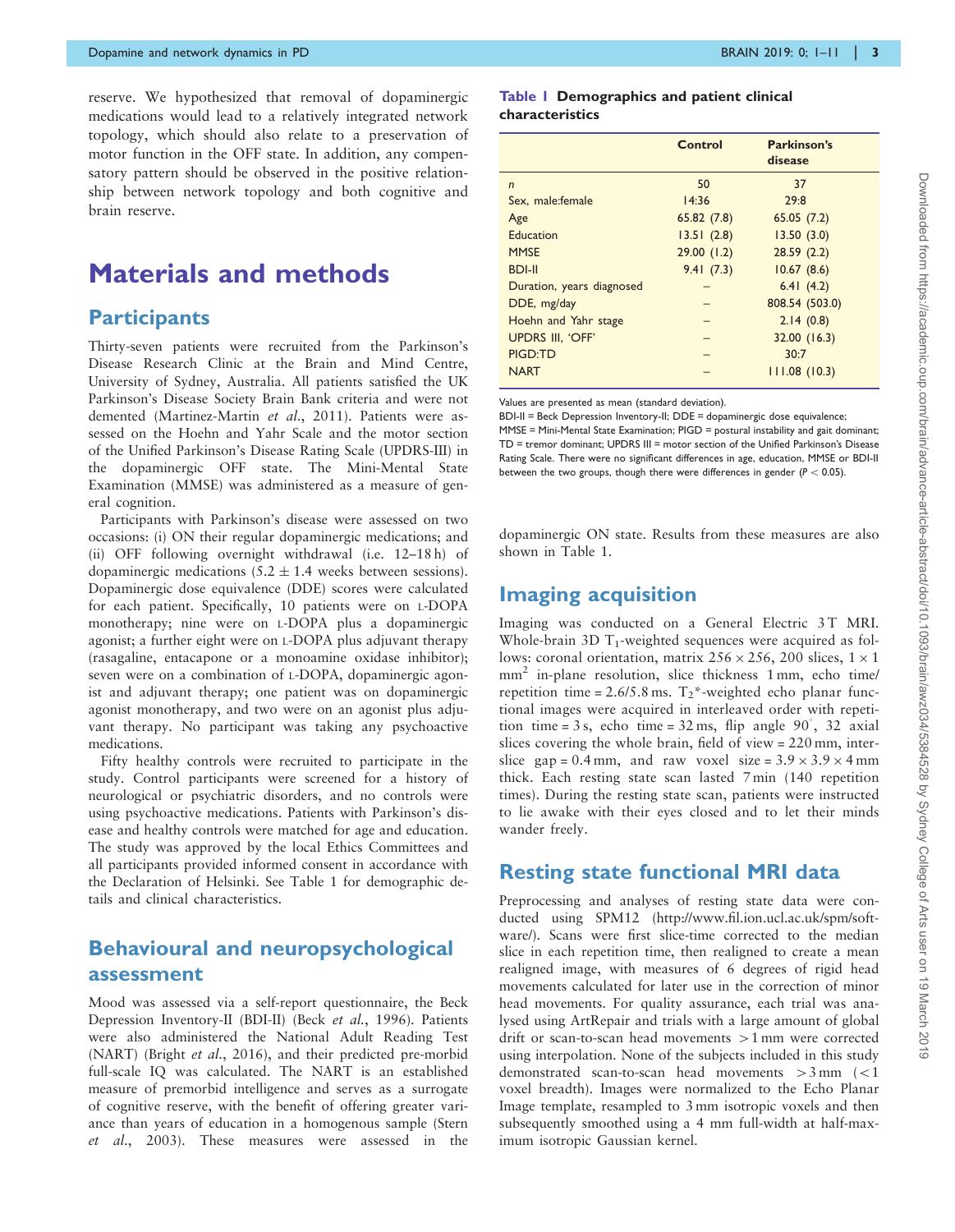Temporal artefacts were identified in each dataset by calculating framewise displacement (FD) from the derivatives of the six rigid-body realignment parameters estimated during standard volume realignment (Power et al.[, 2014](#page-10-0)), as well as the root mean square change in BOLD signal from volume to volume (DVARS). Frames associated with  $FD > 0.25$  mm or  $DVARS > 2.5\%$  were identified. However, as no participants were identified with  $>10\%$  of the resting time points exceeding these values, no sessions were excluded from further analysis. However, to ensure that neither head motion nor the global signal were influencing group effects, we re-ran the analysis after: (i) scrubbing data with  $FD > 0.25$  mm or  $DVARS > 2.5\%$ ; or (ii) global signal regression. Both analyses revealed similar group-level effects. No cardiorespiratory data were available, and hence, were not accounted for in our analysis.

Following artefact detection, nuisance covariates associated with the 12 linear head movement parameters (and their temporal derivatives), FD, DVARS, and anatomical masks from the CSF and deep cerebral white matter were regressed from the data using the CompCor strategy [\(Behzadi](#page-9-0) et al., [2007\)](#page-9-0). In keeping with previous time-resolved connectivity experiments (Bassett et al.[, 2015](#page-9-0)), a temporal bandpass filter  $(0.071 < f < 0.125 \text{ Hz})$  was applied to the data. Finally, given the importance of head motion in functional connectivity analyses, we compared the mean and standard deviation of framewise displacement (Power et al.[, 2014](#page-10-0)) across the entire resting state session across the three groups (controls, Parkinson's disease ON and Parkinson's disease OFF).

### Brain parcellation

Following preprocessing, the mean time series was extracted from 377 predefined parcels. To ensure whole brain coverage, we extracted: 333 cortical parcels (161 and 162 regions from the left and right hemispheres, respectively) using the Gordon atlas [\(Gordon](#page-10-0) et al., 2014); 14 subcortical regions from Harvard-Oxford subcortical atlas (bilateral thalamus, caudate, putamen, ventral striatum, globus pallidus, amygdala and hippocampus; [http://fsl.fmrib.ox.ac.uk/\)](http://fsl.fmrib.ox.ac.uk/); 28 cerebellar parcels from the SUIT atlas ([Diedrichsen, 2006\)](#page-9-0), and bilateral subthalamic nucleus parcels ([Lambert](#page-10-0) et al., 2012) for each participant in the study. Because of the spatial resolution of our data, we were unable to adequately distinguish between the internal and external segment of the globus pallidus, and hence have included these regions, which admittedly have distinct functional capacities within the basal ganglia circuitry, as a single parcel in our analysis.

# Time-resolved functional connectivity

To estimate functional connectivity between the 377 parcels, we used the multiplication of temporal derivatives (MTD) metric (Shine *et al.*[, 2015](#page-10-0)). The MTD is computed by calculating the point-wise product of temporal derivative of pairwise time series (Equation 1). The MTD is averaged by calculating the mean value over a temporal window,  $w$ . Time-resolved functional connectivity was calculated between all 377 brain regions using the MTD within a sliding temporal window of

15 time points ( $\sim$ 33 s), which allowed for estimates of signals amplified at  $\sim$  0.1 Hz (Shine *et al.*[, 2015](#page-10-0)). Individual functional connectivity matrices were then calculated within each temporal window, thus generating a weighted 3D adjacency matrix (region  $\times$  region  $\times$  time) for each participant.

$$
MTD_{ijt} = \frac{1}{w} \sum_{t=\frac{w}{2}}^{t+\frac{w}{2}} \frac{(dt_{it} \times dt_{jt})}{(\sigma_{dt_i} \times \sigma_{dt_j})}
$$
(1)

For each time point,  $t$ , the MTD for the pairwise interaction between region  $i$  and  $j$  is defined according to Equation 1, where dt is the first temporal derivative of the  $i^{\text{th}}$  or  $j^{\text{th}}$  time series at time  $t$ ,  $\sigma$  is the standard deviation of the temporal derivative time series for region  $i$  or  $j$  and  $w$  is the window length of the simple moving average. This equation can then be calculated over the course of a time series to obtain an estimate of time-resolved connectivity between pairs of regions.

#### Time-resolved community structure

The Louvain modularity algorithm was applied to the functional connectivity time series using the Brain Connectivity Toolbox [\(Rubinov and Sporns, 2010](#page-10-0)). The Louvain algorithm iteratively maximizes the modularity statistic, Q, for different community assignments until the maximum possible score of Q has been obtained (Equation 2). The modularity estimate for a given adjacency matrix quantifies the extent to which the network may be subdivided into communities with stronger within-module than between-module connections. Using this technique, time-averaged and time-resolved community structure was calculated for each participant.

$$
Q_T = \frac{1}{\nu^+} \sum_{ij} (w_{ij}^+ - e_{ij}^+) \delta_{M_i M_j} - \frac{1}{\nu^+ + \nu^-} \sum_{ij} (w_{ij}^- - e_{ij}^-) \delta_{M_i M_j} \tag{2}
$$

where  $\nu$  is the total weight of the network (sum of all negative and positive connections),  $w_{ii}$  is the weighted and signed connection between regions i and j,  $e_{ij}$  is the strength of a connection divided by the total weight of the network, and  $\delta_{M i M j}$  is set to 1 when regions are in the same community and 0 otherwise. The plus and minus sign symbols denote all positive and negative connections, respectively.

For each temporal window, regional community assignment was assessed 500 times and a consensus partition was identified using a fine-tuning algorithm from the Brain Connectivity Toolbox. This then afforded an estimate of both the time resolved modularity  $(Q_T)$  and cluster assignment  $(Ci_T)$  within each temporal window for each participant in the study. To define an appropriate value for the  $\gamma$  parameter, we iterated the Louvain algorithm across a range of values (0.5–2.5 in steps of 0.1) for 100 iterations of a single subject's (sub1) time-averaged connectivity matrix and then estimated the similarity of the resultant partitions using mutual information. A  $\gamma$ parameter of 1.1 provided the most robust estimates of topology across these iterations (quantified by the minimum standard deviation across 100 iterations of the Louvain algorithm).

## Cartographic profiling

Based on time-resolved community assignments, we estimated within-module connectivity by calculating the time-resolved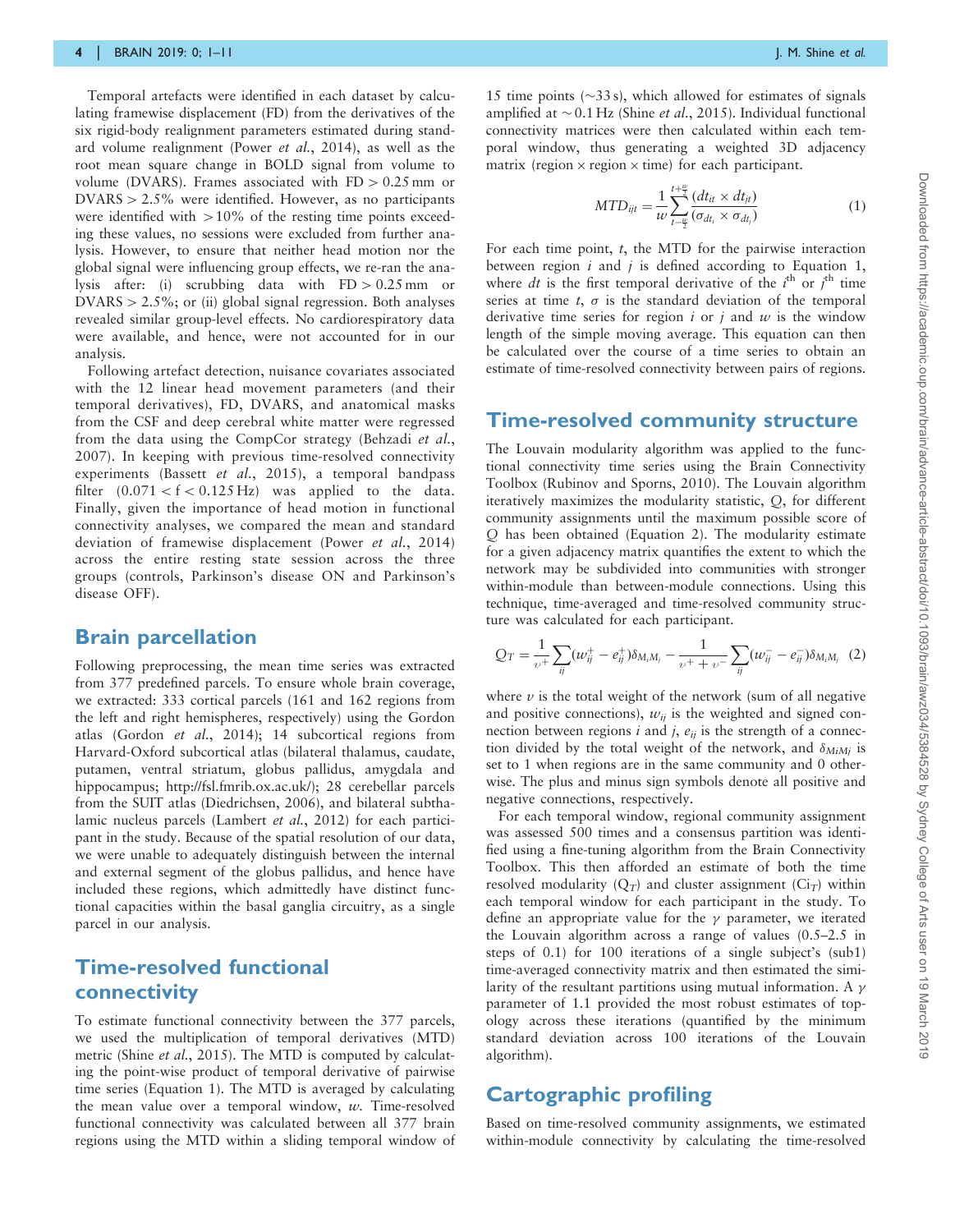module-degree Z-score ( $W_T$ ; within module strength) for each parcel (Equation 3) (Guimerà [and Nunes Amaral, 2005](#page-10-0)).

$$
\frac{W_{iT} = \kappa_{iT} - \kappa_{s_{iT}}}{\sigma_{\kappa_{s_{iT}}}}
$$
(3)

Module degree Z-score,  $W_{iT}$ , where  $\kappa_{iT}$  is the strength of the connections of region  $i$  to other regions in its module  $s_i$  at time T,  $\kappa_{s_{iT}}$  is the average of  $\kappa$  over all the regions in  $s_i$  at time T, and  $\sigma_{\kappa_{s_{iT}}}$  is the standard deviation of  $\kappa$  in s<sub>i</sub> at time T.

To calculate between-module connectivity  $(B_T)$ , we used the participation coefficient,  $B_T$ , quantifying the extent to which a region connects across all modules (i.e. between-module strength) (Equation 4).

$$
B_{iT} = 1 - \sum_{s=1}^{n_M} \left(\frac{\kappa_{isT}}{\kappa_{iT}}\right)^2 \tag{4}
$$

Participation coefficient  $B_{iT}$ , where  $\kappa_{iST}$  is the strength of the positive connections of region  $i$  to regions in module  $s$  at time T, and  $\kappa_{iT}$  is the sum of strengths of all positive connections of region  $i$  at time  $T$ . The participation coefficient of a region is therefore close to 1 if its connections are uniformly distributed among all the modules and 0 if all of its links are within its own module.

To track fluctuations in cartography over time, for each temporal window, we computed a joint (i.e. 2D) histogram of within- and between-module connectivity measures, referred to here as a 'cartographic profile' [\(Fig. 1](#page-5-0)B). The cartographic profile is a group-level joint histogram of the  $B_T$  and  $W_T$ scores for each region, stretched out into two dimensions  $(x$ axis:  $B_T$ ; y-axis:  $W_T$ ). The intensity in this graph reflects points in the topological space in which multiple regions share a similar topological signature. Interrogations of the cartographic profile (e.g. correlations against clinical symptoms) allow comparisons to be made with respect to the network as a whole, independent of whether a particular region was highly integrated or segregated. In this way, clinical symptoms (for example) can be correlated with a network-level metric of integration or segregation. The resolution of the joint histogram is user-defined and was set to  $100 \times 100$  for our analysis—importantly, this parameter does not change the qualitative interpretation of the results. Code for this analysis is freely available at [https://github.com/macshine/integration/.](https://github.com/macshine/integration/)

# Regional flexibility

The flexibility of each brain parcel was calculated by the percentage of temporal windows in which an individual region 'switched' between modules, normalized to the total number of modules in the data (as estimated in the previous step). Code was obtained directly from the original author [\(http://www.](http://www.danisbassett.com/resources/) [danisbassett.com/resources/\)](http://www.danisbassett.com/resources/). As the modular assignment was essentially arbitrary within each unique temporal window, we used a version of the Hungarian algorithm to assign regions to modules with consistent values over time.

#### Grey matter extraction

Grey matter extraction was performed using the FMRIB software library package FSL ([http://www.fmrib.ox.ac.uk/fsl/\)](http://www.fmrib.ox.ac.uk/fsl/). Scans were skull-stripped using the BET algorithm in FSL [\(Smith, 2002\)](#page-10-0) and tissue segmentation was completed using FMRIB's Automatic

Segmentation Tool (FAST v4.0) (Zhang et al.[, 2001](#page-10-0)). A studyspecific grey matter template was created using the maximum equal number of scans from both groups (37 from each) and registered to the Montreal Neurological Institute Standard space (MNI 152) using a non-linear b-spline representation of the registration warp field. Grey matter partial volume maps were nonlinearly registered to the study template and modulated by dividing by the Jacobian of the warp field, to correct for any contraction/enlargement caused by the non-linear component of the transformation; this step corrects for total intracranial volume (ICV) so that it does not need to be included as a confounding covariate (Good et al.[, 2002](#page-9-0)). After normalization and modulation, the grey matter maps were smoothed with an isotropic Gaussian kernel with a sigma of 2 mm.

Whole brain grey matter volume  $(nm<sup>3</sup>)$  was then extracted for each participant. The total volume of non-zero voxels was extracted from the grey matter mask automatically generated from FAST. Using the smoothed and registered images, the mean proportion of grey matter per voxel from non-zero voxels was extracted for each subject using fslstats. Multiplying the volume within the mask by each subjects' mean grey matter proportion inside the mask gave a measure of total grey matter volume for each person. We used whole brain grey matter volume (corrected for total ICV), a specific indicator of grey matter structural integrity, as our measure of brain reserve. For completeness, we also calculated total ICV, as it is a commonly used proxy for brain reserve. Total ICV was calculated for each individual by summing the segmented grey matter, white matter and CSF volumes obtained from the FAST procedure. We re-ran our analysis using total ICV as a measure of brain reserve to confirm that similar results were obtained using both total grey matter volume and total ICV as indicators of brain reserve.

#### Statistical analyses

To determine whether there were any abnormalities in functional network topology between groups, the mean cartographic profile for each Parkinson's disease patient was compared between medication states (paired-sample t-test for each bin of the cartographic profile; FDR  $q \le 0.05$ ) and between groups (independent-samples *t*-test for each bin; FDR  $q \le 0.05$ ). Regional  $W_T$  and  $B_T$  scores were also compared across groups using independent-samples t-tests. Results were consistent when only analysing the subgroup of 30 individuals with postural instability and gait dominant-type Parkinson's disease.

To determine the clinical relevance of functional network reconfiguration, we measured the correlation of the difference in the cartographic profile between the OFF and ON state with the severity of motor impairments in the OFF state (measured using UPDRS III) using a Spearman's rho correlation (due to the non-parametric nature of the data).

To determine whether network level integration related to brain reserve in the individuals with Parkinson's disease, we fit a general linear model that fit grey matter volume, predicted full-scale IQ (as estimated using normalized NART scores) and the interaction between these two measures of reserve (i.e. Grey Matter  $\times$  NART) to the amount of integration present in the OFF versus ON state, while co-varying for age. Given that the interaction between Grey Matter  $\times$  NART and network integration was the most effective way to test our hypothesis, we have focused our interpretation on the significant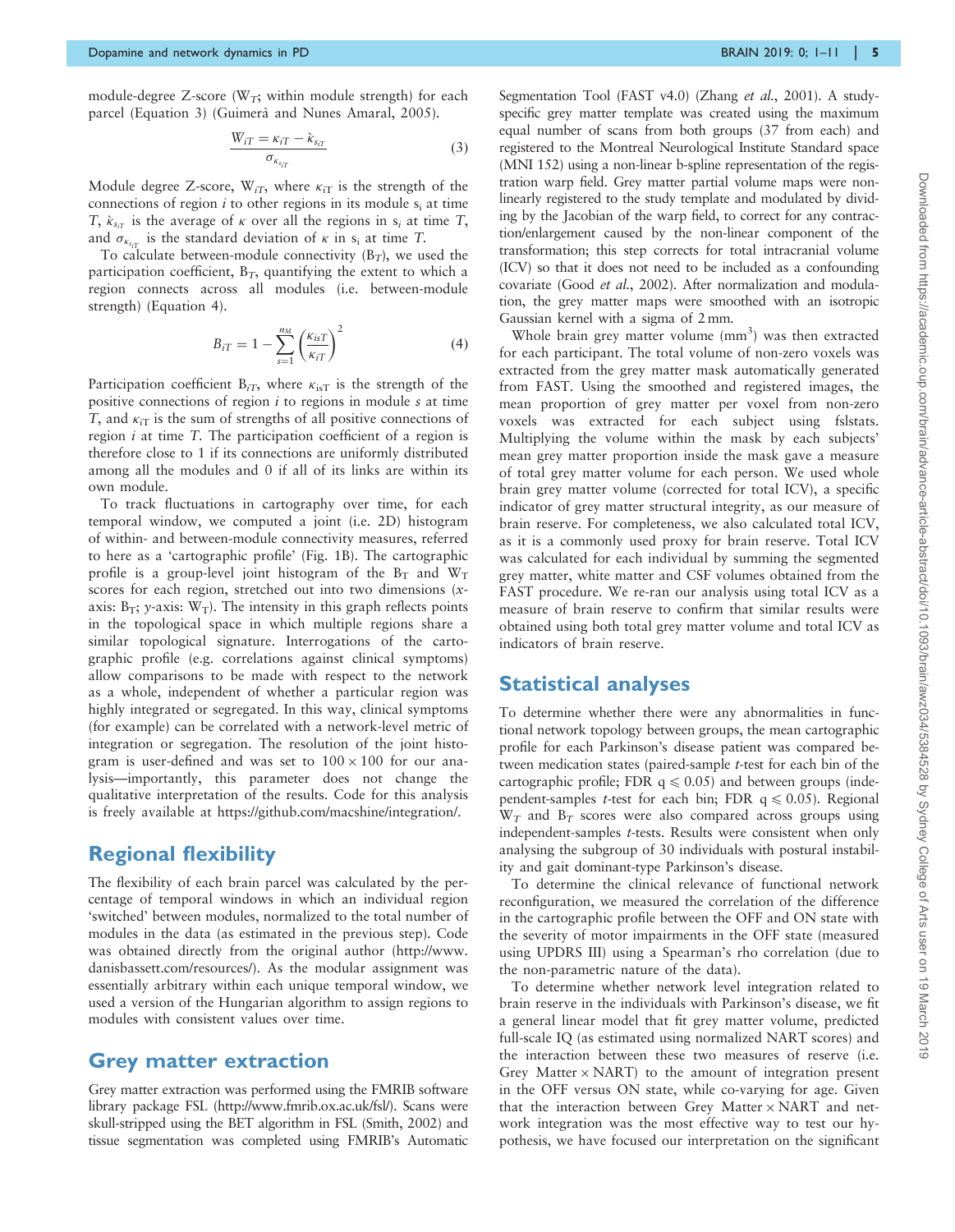<span id="page-5-0"></span>

Figure 1 Network topology as a function of dopaminergic state. (A) Global mean participation coefficient ( $B_T$ ) in controls (blue), Parkinson's disease ON (green) and Parkinson's disease OFF (red).  $P < 0.001$ . (B) Force-directed plots comparing Parkinson's disease ON and OFF dopaminergic medication. Edges represent top 1% of connections in time averaged connectivity matrix and colours of nodes reflect predefined network identity of each region. (C) Cartographic profile comparing Parkinson's disease OFF > Parkinson's disease ON. Subjects were more integrated (i.e. rightward shift on the B<sub>T</sub> axis) in the OFF compared to the ON state. (D) Surface plot of regions with significantly  $\frac{1}{10}$  increased participation (B<sub>T</sub>) during OFF state. COn = cingulo-opercular network; CPar = cingulo-parietal network; DAN = dorsal attention network; FPN = frontoparietal network; FTp = fronto-temporal network; PD = Parkinson's disease; RSp = retrosplenial network; SMh = somatomotor hand network; SMm = somatomotor mouth network; VAN = ventral attention network; Subcort = subcortical network.

interaction term ([Brambor](#page-9-0) et al., 2006). However, it is important to note that the non-significant lower order effects were in the same expected (positive) direction as the interaction term [\(Supplementary Fig. 1](https://academic.oup.com/brainj/article-lookup/doi/10.1093/brainj/awz034#supplementary-data)). Separate analyses were conducted at the global (i.e. cartographic profile) and regional (i.e. parcelwise) level.

### Data availability

The data that support the findings of this study are available from the corresponding author, upon reasonable request.

# **Results**

# Head motion

There were no significant differences in head movement between healthy control subjects and individuals with Parkinson's disease in either medication state (mean framewise displacement: controls  $4.9 \times 10^{-4} \pm 3.3 \times 10^{-4}$ , Parkinson's disease ON:  $5.7 \times 10^{-4} \pm 5.3 \times 10^{-4}$ ; Parkinson's disease OFF:  $5.8 \times 10^{-4} \pm 5.0 \times 10^{-4}$ ; all  $P > 0.200$  or between dopaminergic states in the Parkinson's disease group  $(P > 0.200)$ . In addition, there was no relationship between mean framewise displacement and network integration differences across medication states ( $P > 0.200$ ), nor a relationship between time-varying framewise displacement and fluctuations in network topology ( $P > 0.200$  in both the OFF and ON states).

# Relationship between network topology and dopaminergic state

In the dopaminergic OFF state, individuals with Parkinson's disease demonstrated a more integrated functional network topology than those ON medication or healthy controls (Fig. 1A and B;  $P < 0.001$ ). The magnitude of regional between-module integration was significantly higher in the OFF state (relative to the ON state) across medial and lateral frontoparietal cortical regions (Fig. 1B). These changes were diffusely mediated across multiple subsystems, including frontoparietal, cingulo-opercular, salience and dorsal attention networks (Fig. 1C and D). The majority of patients in our study (30/37) had an akinetic-rigid phenotype (tremor dominant/postural instability and gait dominant ratio  $\leq 0.9$ ), which did not allow us to formally test whether the results were related to individual differences in Parkinson's disease syndromes.

# Relationship between network topology and motor symptom severity

There was a significant inverse correlation between network-level integration and UPDRS III scores as measured in the OFF state [\(Fig. 2A](#page-6-0)) that was maximal in right dorsolateral prefrontal cortex, bilateral dorsal anterior cingulate, bilateral retrosplenial cortex and sensorimotor cortex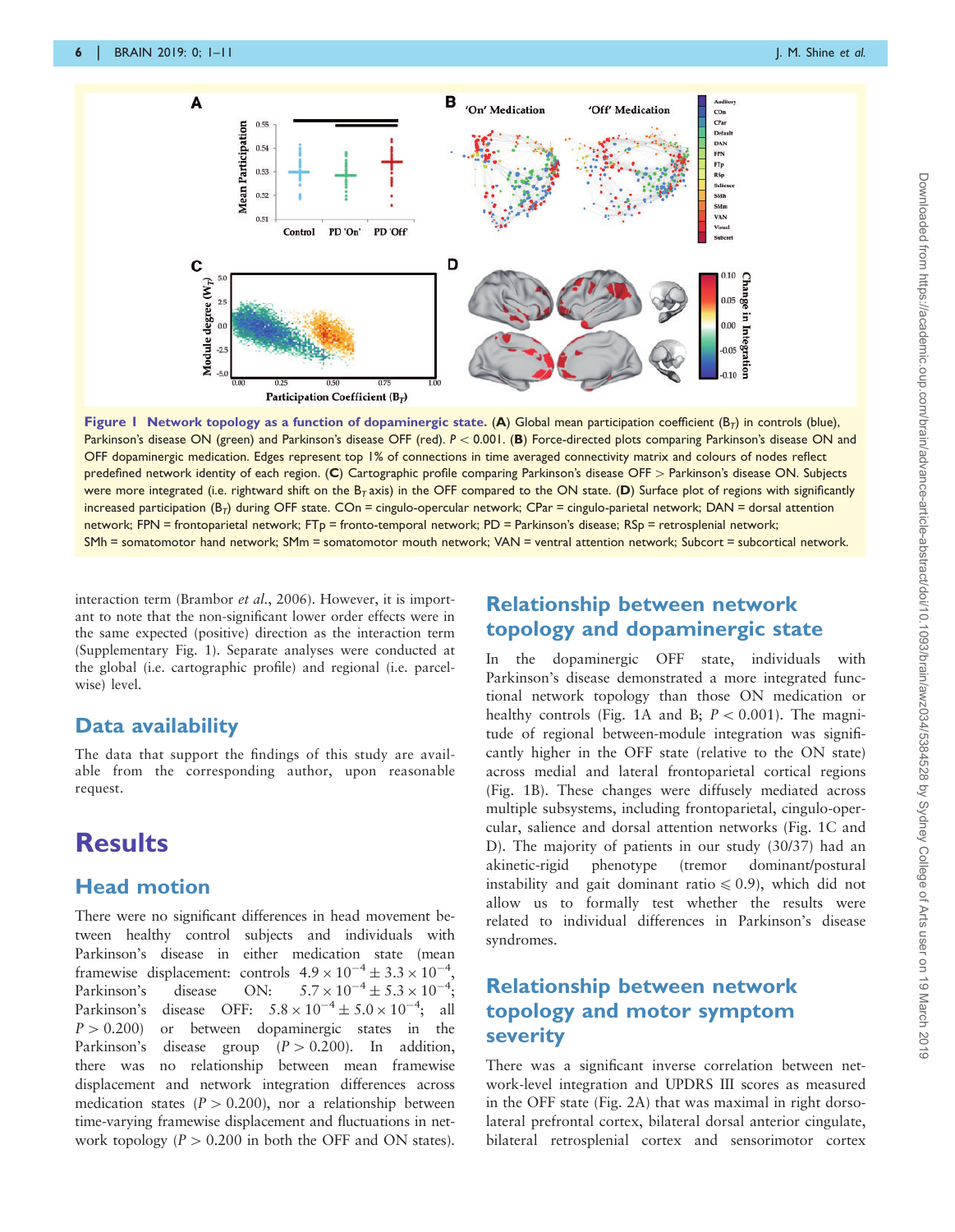<span id="page-6-0"></span>

Figure 2 Relationship between network topology and motor severity. (A) Inverse relationship between cartographic profile (Parkinson's disease OFF > Parkinson's disease ON) and UPDRS III (motor) severity (estimated in the dopaminergic OFF state): greater integration (i.e. rightward shift on the  $B_T$  axis) was inversely correlated with motor severity. (B) Parcels with significant inverse correlation between  $B_T$  (OFF  $>$  ON) and UPDRS III. FDR q  $\leq$  0.05.



Figure 3 Topological flexibility as a function of dopaminergic state. Regions with increased topological flexibility (increased frequency of modular switching) in the OFF > ON dopaminergic state. FDR  $q \le 0.05$ . No regions showed a significant decrease in flexibility in the OFF state.

(Fig. 2B). This is consistent with greater integration in those regions being associated with less severe motor impairment on UPDRS motor scale. In addition, we also observed a positive correlation between network level integration and disease severity (as indexed by DDE scores;  $r = 0.451$ ;  $P = 0.003$ , confirming the relationship between Parkinson's disease symptom severity and network level reconfiguration in the OFF state.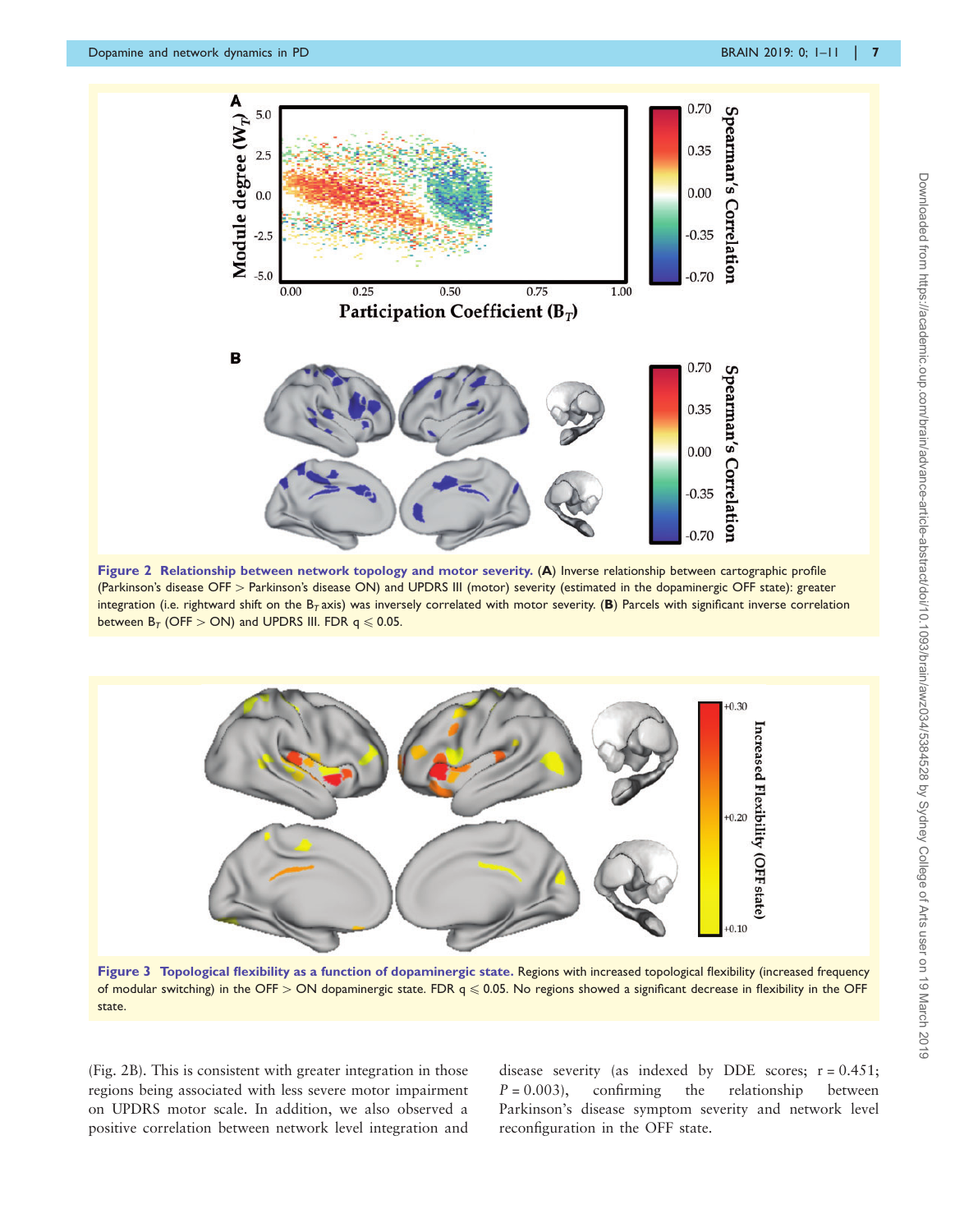

Figure 4 Relationship between network topology and neurocognitive reserve. (A) Relationship between cartographic profile (Parkinson's disease OFF > Parkinson's disease ON) and interaction between grey matter volume and education level (NART). FDR  $q \le 0.05$ . Subjects with greater NART and grey matter scores were more integrated (i.e. rightward shift on the  $B<sub>T</sub>$  axis) in the OFF compared to the ON state. (B) Regions with significant relationship between  $B_T$  (OFF  $>$  ON) and the interactions between brain (mean grey matter) and cognitive (NART) reserve, estimated using a linear mixed effects model. FDR  $q \le 0.05$ . GLM = general linear model.

# Effects of dopaminergic state on regional flexibility

Regions were more likely to switch their modular allegiance more frequently in the dopaminergic OFF state as compared to the ON state, and to a greater extent than control subjects ( $P < 0.001$ ). We observed a distributed set of insular, frontal and parietal regions that demonstrated an increase in topological flexibility and/or decreased modular stability in the resting state following dopaminergic withdrawal ([Fig. 3](#page-6-0)). We did not observe a relationship between flexibility and motor severity (all  $P > 0.05$ ).

### Relationship between network topology and brain reserve

Using a linear mixed effects model specifying grey matter [\(Supplementary Fig. 1](https://academic.oup.com/brainj/article-lookup/doi/10.1093/brainj/awz034#supplementary-data)A), NART [\(Supplementary Fig. 1](https://academic.oup.com/brainj/article-lookup/doi/10.1093/brainj/awz034#supplementary-data)B) and Grey matter  $\times$  NART (Fig. 4A) adjusting for age and gender as fixed covariates, we observed a positive relationship (FDR  $q \le 0.05$ ) between network topology and the interaction between grey matter volume and NART-

predicted IQ scores that was maximal in frontal cortex, insula, thalamus and amygdala (Fig. 4B; FDR  $q \le 0.05$ ).

# **Discussion**

In this study, we demonstrated causal evidence for largescale network reconfiguration in the OFF state in individuals with idiopathic Parkinson's disease as compared to the dopaminergic ON state, consistent with an increase in topological integration ([Fig. 1\)](#page-5-0) and flexibility ([Fig. 3](#page-6-0)). Within this general shift toward a more integrated state, a distributed set of regions were inversely correlated with motor symptom severity ([Fig. 2\)](#page-6-0), suggesting that increased integration may provide compensatory processes that offset clinical motor severity. Furthermore, we showed an association between the magnitude of integration in the OFF state and measures of grey matter volume and premorbid intelligence. This suggests that a topological shift in response to dopamine depletion is related to neurocognitive reserve (Fig. 4). Together these results show that the effect of dopamine depletion in Parkinson's disease results in a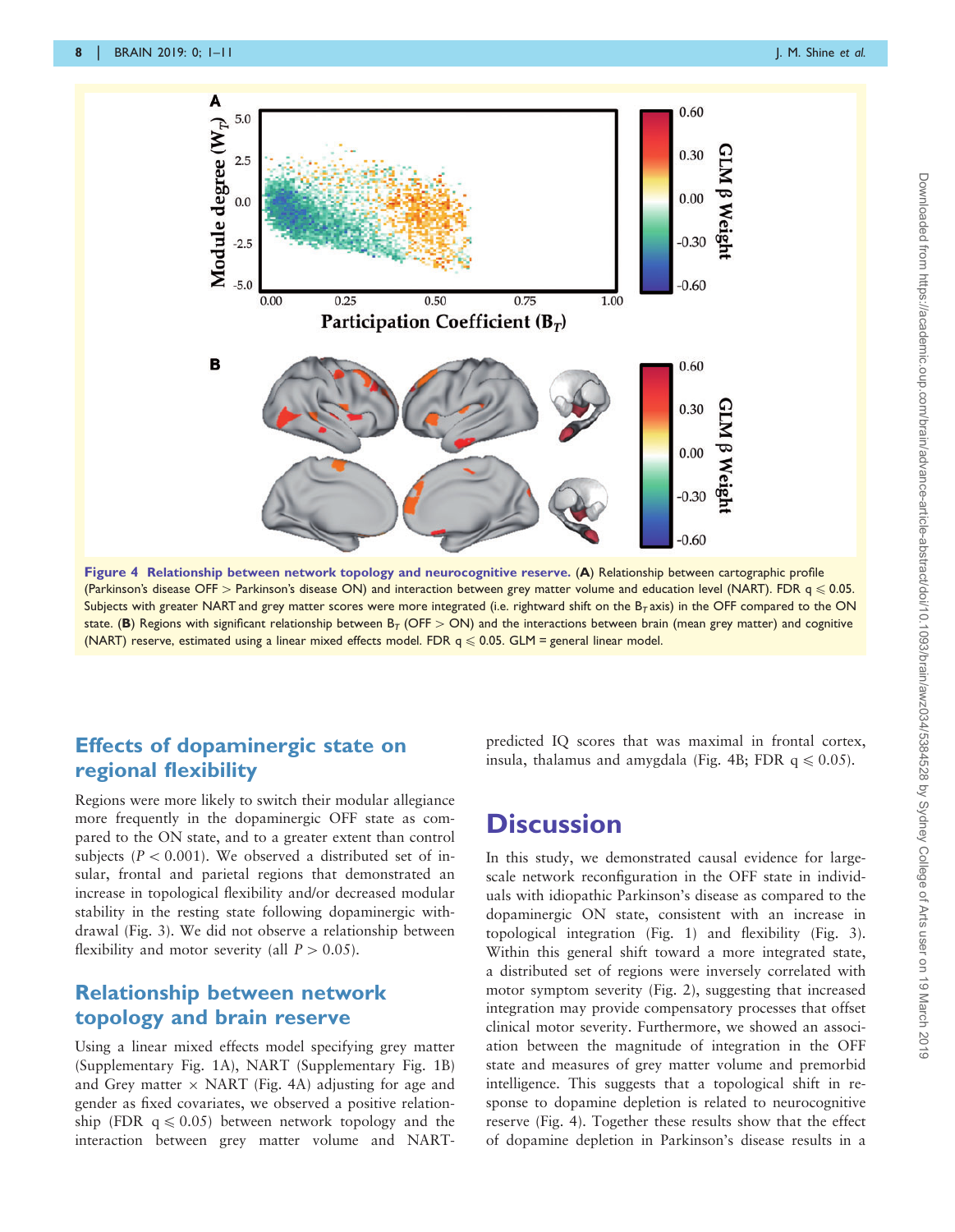global shift toward integration, and that this increased integration may serve some compensatory function, the extent of which may be determined by underlying cognitive and brain reserve.

Withdrawal from dopamine replacement therapy altered network topology in the medial frontal, lateral parietal and anterior temporal cortices [\(Fig. 1](#page-5-0)D). Importantly, these regions also exhibited an increase in topological flexibility in the OFF state, suggesting that they were not effectively 'locked' into an integrated state, a result that may have argued against a possible compensatory role for increased integration in the OFF state. Similar regions were inversely correlated with OFF state motor symptom severity ([Fig. 2](#page-6-0)B), suggesting that regional and network-level integration may help maintain motor function in the face of dopamine depletion. It is currently unclear whether the possible compensatory benefits identified here are specific to motor impairments (as indexed by MDS-UPDRS III) or will extend into cognitive and affective domains.

The possibility that increased topological integration in the face of dopamine depletion may be associated with a compensatory function supports and extends a growing literature that highlights the importance of network level hyperconnectivity as an adaptive response to local pathological change in neurodegenerative disorders ([O'Callaghan](#page-10-0) et al.[, 2016](#page-10-0); [Gregory](#page-10-0) et al., 2017; [Hillary and Grafman,](#page-10-0) [2017\)](#page-10-0). In Parkinson's disease, this response has previously been observed and interpreted based on static measures of resting state functional MRI [\(Helmich](#page-10-0) et al., 2010; [Wu](#page-10-0) et al.[, 2010; O'Callaghan](#page-10-0) et al., 2016). Here, we provide a description of the underlying dynamic processes that might support these enhanced activations; however, it is worth mentioning that the vast majority of our participants presented with akinetic-rigid Parkinson's disease, and hence further work is required to determine if this same effect is consistent across all Parkinson's disease phenotypes.

Prior work has highlighted a link between increased resting state functional connectivity and markers of cognitive reserve (e.g. greater years of education) in diverse cohorts, including healthy ageing, and those with mild cognitive impairment and Alzheimer's disease [\(Arenaza-Urquijo](#page-9-0) et al., [2013; Franzmeier](#page-9-0) et al., 2017, [2018\)](#page-9-0). However, increased functional connectivity does not necessarily lend itself to a specific mechanistic interpretation *per se*. Using the mathematical formalism of graph theory, our results identify a relationship between premorbid intelligence and the capacity to promote functional integration, suggesting a possible dynamic mechanism that underpins the role of cognitive reserve in compensation.

The use of overall brain volume as a measure of brain reserve in our study is somewhat underspecified. Wholebrain grey matter volume incorporates a host of factors, including neuronal count, neuronal integrity and synaptic density, which jointly determine the brain's ability to engage compensatory activity. Despite this caveat, the structural integrity of nodes (and hence, the grey matter volume) is proposed to mediate network controllability, and therefore may explain the role of brain reserve in supporting resilience of large-scale networks in ageing and neurodegeneration ([Medaglia](#page-10-0) et al., 2017). Such nodes may indeed mediate the overall flexibility of brain networks, and allow for transitions between segregated and integrated states [\(Pasqualetti](#page-10-0) et al., 2014). Here, we identified a relationship between brain volume and the capacity to move toward a more integrated state. This result is consistent with the proposed hypothesis that brain volume may serve as a proxy for network controllability, as it captures within it a measure of the structural integrity of nodes involved in network control ([Medaglia](#page-10-0) et al., 2017).

The prospect of compensatory network-level integration in the dopamine-depleted state raises the question of the potential mechanism for this effect. One plausible hypothesis is the relative integrity of other neuromodulatory neurotransmitter systems that contribute to global brain network dynamics ([Brezina, 2010](#page-9-0)). Aside from the widespread dopaminergic loss that characterizes Parkinson's disease, the disease is also associated with neuropathological alterations within the brainstem nuclei that supply the brain with noradrenaline ([Rye and DeLong, 2003\)](#page-10-0), acetylcholine (Mü[ller and Bohnen, 2013](#page-10-0)) and serotonin ([Politis](#page-10-0) [and Niccolini, 2015](#page-10-0)). In the OFF state, compensatory drive may be determined by the degree of relative preservation in these nuclei and the ascending projections throughout the brain.

In the context of promoting network level integration, in healthy individuals a link has been observed between the ascending noradrenergic neuromodulatory system and global functional integration (Shine et al.[, 2016, 2018](#page-10-0)a,  $b$ ), suggesting effective functioning of this system is crucial for modulating the gain and responsiveness of ongoing neuronal processing (Shine et al.[, 2018](#page-10-0)a). In addition, it has been proposed that activation of the locus coeruleus noradrenergic system across the lifespan is a crucial deter-minant of later-life cognitive reserve ([Wilson](#page-10-0) *et al.*, 2013), potentially through brain-derived neurotrophic factormediated neuroplasticity [\(Robertson, 2013](#page-10-0); [Mather and](#page-10-0) [Harley, 2016\)](#page-10-0). It follows that one possible mechanism supporting compensatory increases in integration in the dopaminergic OFF state may reflect a long-term compensatory strategy, mediated at least partially by the noradrenergic locus coeruleus. The implication is that as system begins to fail, as is the case when locus coeruleus develops high levels of  $\alpha$ -synuclein ([Surmeier](#page-10-0) *et al.*, 2017), the compensatory reserve is lost and a failure to effectively integrate the brain unmasks the clinical severity of symptoms of Parkinson's disease.

In addition to noradrenergic function, the multi-scale nature of the brain's neuromodulatory network ([Brezina,](#page-9-0) [2010](#page-9-0)) means it is likely that other neurotransmitter systems play a crucial role in mediating adaptive brain dynamics in the face of dopaminergic cell loss. For instance, there is a well demonstrated loss of cholinergic cell bodies in the basal nucleus in Parkinson's disease (Mü[ller and Bohnen,](#page-10-0) [2013](#page-10-0)). Given the recent links between the global brain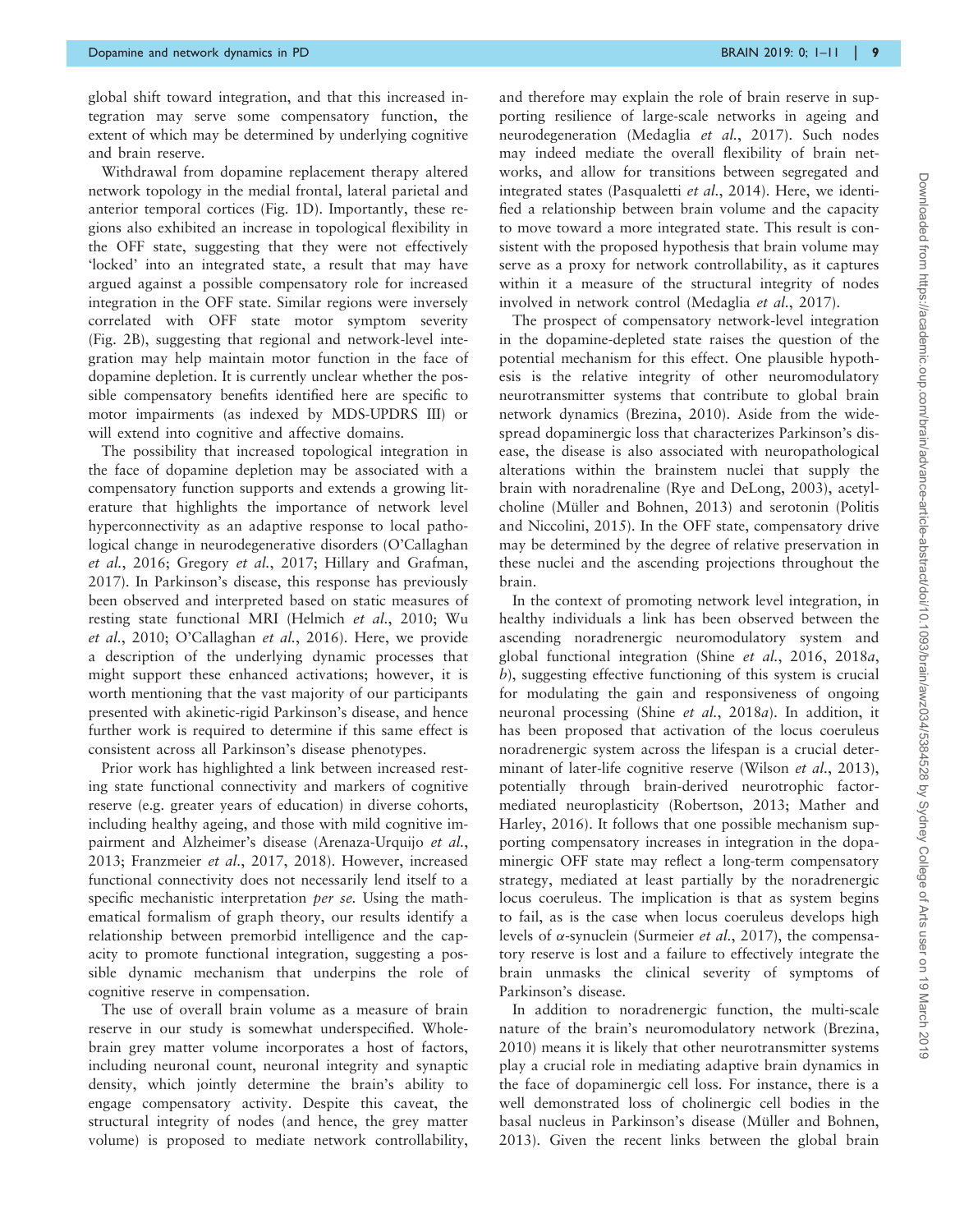<span id="page-9-0"></span>signal and ascending cholinergic activity [\(Turchi](#page-10-0) et al., [2018](#page-10-0)), it is also plausible that impairments in the cholinergic system could adversely affect the topological signature of the network, or that the relative preservation of the cholinergic system might contribute to compensatory neural dynamics. The presence of serotonergic deficits [\(Politis](#page-10-0) [and Niccolini, 2015](#page-10-0)) further points to a complex, multisystem pathological mechanism for compensation and impairment in Parkinson's disease.

In summary, we used a combination of time-resolved resting functional MRI, graph theoretical analysis and the manipulation of dopaminergic therapy in individuals with idiopathic Parkinson's disease to provide evidence for alterations in network topology that related to motor severity. These topological signatures demonstrated a relationship with both brain and cognitive reserve, suggesting a possible compensatory role, which may be mediated by the relative integrity of other neuromodulatory systems. Future work that disambiguates the causal relationships between neuromodulatory systems and large-scale network dynamics in Parkinson's disease, perhaps as a function of differing disease stage, will help to better clarify this and potentially uncover new avenues for pharmacological treatments.

# Funding

J.M.S. is supported by a National Health and Medical Research Council CJ Martin Fellowship (#1072403). E.M. is supported by an NHMRC Postgraduate scholarship and the Australian and New Zealand Association of Neurologists Gwen James Dementia Fellowship. S.J.G.L. is supported by an NHMRC-ARC Dementia Fellowship (#1110414). This work was supported by funding to Forefront, a collaborative research group dedicated to the study of non-Alzheimer disease degenerative dementias, from the National Health and Medical Research Council of Australia program grant (#1037746 and #1095127). C.O. is supported by a National Health and Medical Research Council Neil Hamilton Fairley Fellowship (1091310) and by the Wellcome Trust (200181/Z/15/Z).

# Competing interests

The authors report no competing interests.

# Supplementary material

[Supplementary material](https://academic.oup.com/brainj/article-lookup/doi/10.1093/brainj/awz034#supplementary-data) is available at Brain online.

# References

Arenaza-Urquijo EM, Landeau B, La Joie R, Mevel K, Mezenge F, Perrotin A, et al. Relationships between years of education and gray matter volume, metabolism and functional connectivity in healthy elders. NeuroImage 2013; 83: 450-7.

- Bar-Gad I, Morris G, Bergman H. Information processing, dimensionality reduction and reinforcement learning in the basal ganglia. Progr Neurobiol 2003; 71: 439–73.
- Bassett DS, Wymbs NF, Porter MA, Mucha PJ, Carlson JM, Grafton ST. Dynamic reconfiguration of human brain networks during learning. Proc Natl Acad Sci USA 2011; 108: 7641–6.
- Bassett DS, Yang M, Wymbs NF, Grafton ST. Learning-induced autonomy of sensorimotor systems. Nat Neurosci 2015; 18: 744–51.
- Baudrexel S, Witte T, Seifried C, Wegner von F, Beissner F, Klein JC, et al. Resting state fMRI reveals increased subthalamic nucleus– motor cortex connectivity in Parkinson's disease. NeuroImage 2011; 55: 1728–38.
- Beck AT, Steer RA, Brown GK. Manual for the beck depression inventory-II. San Antonio, TX: Psychological Corporation; 1996.
- Behzadi Y, Restom K, Liau J, Liu TT. A component based noise correction method (CompCor) for BOLD and perfusion based fMRI. NeuroImage 2007; 37: 90–101.
- Bell PT, Gilat M, O'Callaghan C, Copland DA, Frank MJ, Lewis SJG, et al. Dopaminergic basis for impairments in functional connectivity across subdivisions of the striatum in Parkinson's disease. Hum Brain Mapp 2015: 1278–91.
- Bertolero MA, Yeo BTT, D'Esposito M. The diverse club. Nat Commun 2017; 8: 1277.
- Betzel RF, Fukushima M, He Y, Zuo XN, Sporns O. Dynamic fluctuations coincide with periods of high and low modularity in restingstate functional brain networks. Neuroimage 2016; 127: 287–97.
- Bohnen NI, Martin WRW. Dopamine-dependent functional connectivity in Parkinson disease: a resting-state diagnosis? Neurology 2014; 83: 202–3.
- Braak H, Ghebremedhin E, Rüb U, Bratzke H, Del Tredici K. Stages in the development of Parkinson's disease-related pathology. Cell Tissue Res 2004; 318: 121–34.
- Brambor T, Clark WR, Golder M. Understanding interaction models: improving empirical analyses. Political Anal 2006; 14: 63–82.
- Breakspear M. Dynamic models of large-scale brain activity. Nat Neurosci 2017; 20: 340–52.
- Brezina V. Beyond the wiring diagram: signalling through complex neuromodulator networks. Philos Trans R Soc Lond B, Biol Sci 2010; 365: 2363–74.
- Bright P, Hale E, Gooch VJ, Myhill T, van der Linde I. The National Adult Reading Test: restandardisation against the Wechsler Adult Intelligence Scale-Fourth edition. Neuropsychol Rehabil 2016: 1–9.
- Deco G, Jirsa VK, McIntosh AR. Resting brains never rest: computational insights into potential cognitive architectures. Trends in Neurosciences 2013; 36: 268–74.
- Deco G, Tononi G, Boly M, Kringelbach ML. Rethinking segregation and integration: contributions of whole-brain modelling. Nat Rev Neurosci 2015; 16: 430–9.
- Diedrichsen J. A spatially unbiased atlas template of the human cerebellum. NeuroImage 2006; 33: 127–38.
- Fornito A, Zalesky A, Breakspear M. The connectomics of brain disorders. Nat Rev Neurosci 2015; 16: 159–72.
- Franzmeier N, Caballero MÁA, Taylor ANW, Simon-Vermot L, Buerger K, Ertl-Wagner B, et al. Resting-state global functional connectivity as a biomarker of cognitive reserve in mild cognitive impairment. Brain Imaging Behav 2017; 11: 368–82.
- Franzmeier N, Düzel E, Jessen F, Buerger K, Brain JL, . Left frontal hub connectivity delays cognitive impairment in autosomal-dominant and sporadic Alzheimer's disease. Brain 2018; 141: 1186–200.
- Fratiglioni L, Wang H-X. Brain reserve hypothesis in dementia. J Alzheimers Dis 2007; 12: 11–22.
- Good CD, Scahill RI, Fox NC, Ashburner J, Friston KJ, Chan D, et al. Automatic differentiation of anatomical patterns in the human brain: validation with studies of degenerative dementias. NeuroImage 2002; 17: 29–46.